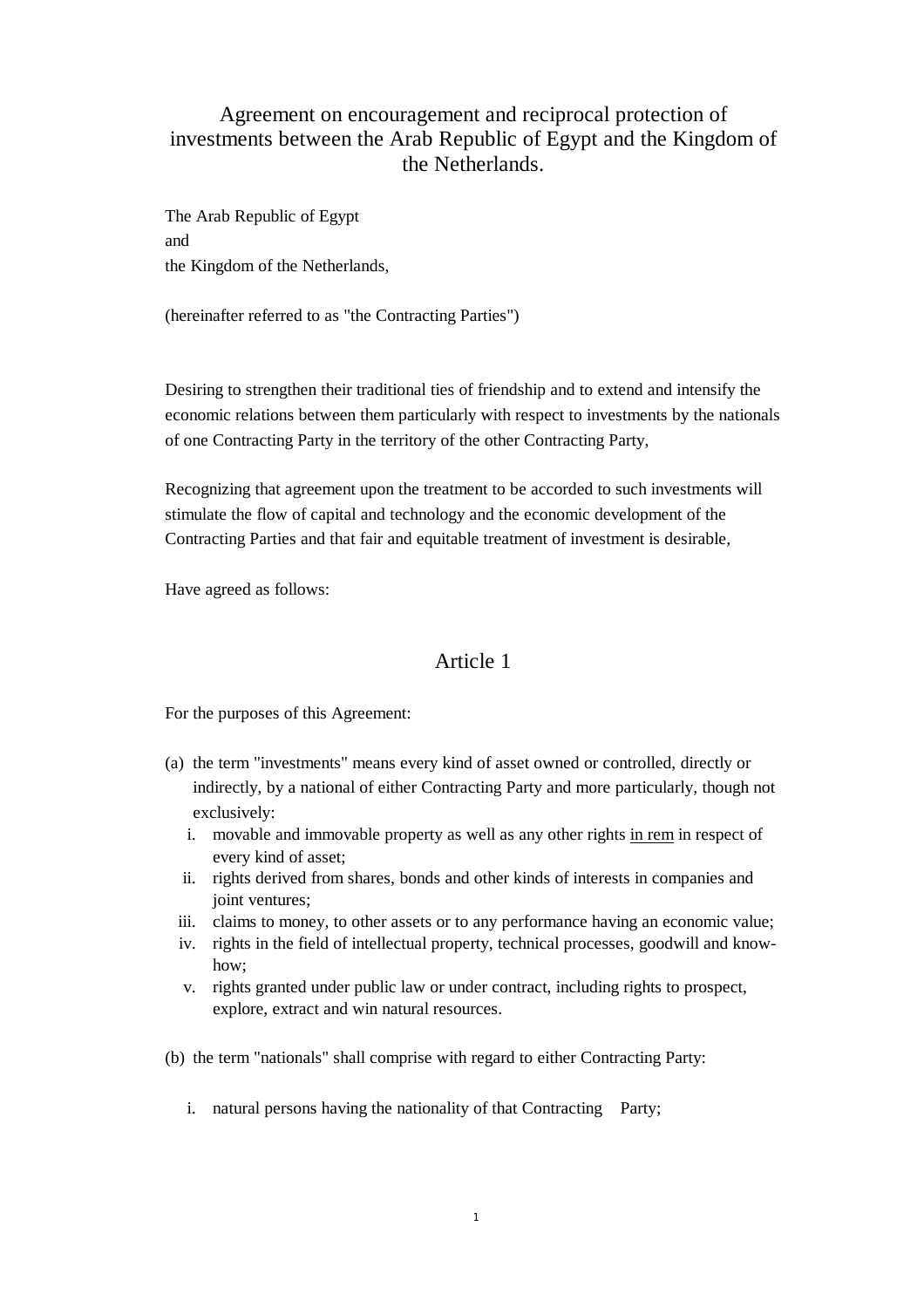- ii. legal persons constituted under the law of that
- iii. Contracting Party;
- (c) the term "territory" includes the maritime areas adjacent to the coast of the State concerned, to the extent to which that State exercises sovereign rights or jurisdiction in those areas according to international law.
- (d) "returns" means income deriving from an investment and includes in particular profits, dividends, interests and other current income.

Either Contracting Party shall, within the framework of its laws and regulations, promote economic cooperation through the protection in its territory of investments of nationals of the other Contracting Party. Subject to its right to exercise powers conferred by its laws or regulations, each Contracting Party shall admit such investments.

# Article 3

- 1) Each Contracting Party shall ensure fair and equitable treatment of the investments of nationals of the other Contracting Party and shall not impair, by unreasonable or discriminatory measures, the operation, management, maintenance, use, enjoyment or disposal thereof by those nationals. Each Contracting Party shall accord to such investments full physical security and protection.
- 2) More particularly, each Contracting Party shall accord to such investments treatment which in any case shall not be less favourable than that accorded either to investments of its own nationals or to investments of nationals of any third State, whichever is more favourable to the national concerned.
- 3) If a Contracting Party has accorded special advantages to nationals of any third State by virtue of agreements establishing customs unions, economic unions, monetary unions or similar institutions, or on the basis of interim agreements leading to such unions or institutions, that Contracting Party shall not be obliged to accord such advantages to nationals of the other Contracting Party.
- 4) Each Contracting Party shall observe any obligation it may have entered into with regard to investments of nationals of the other Contracting Party.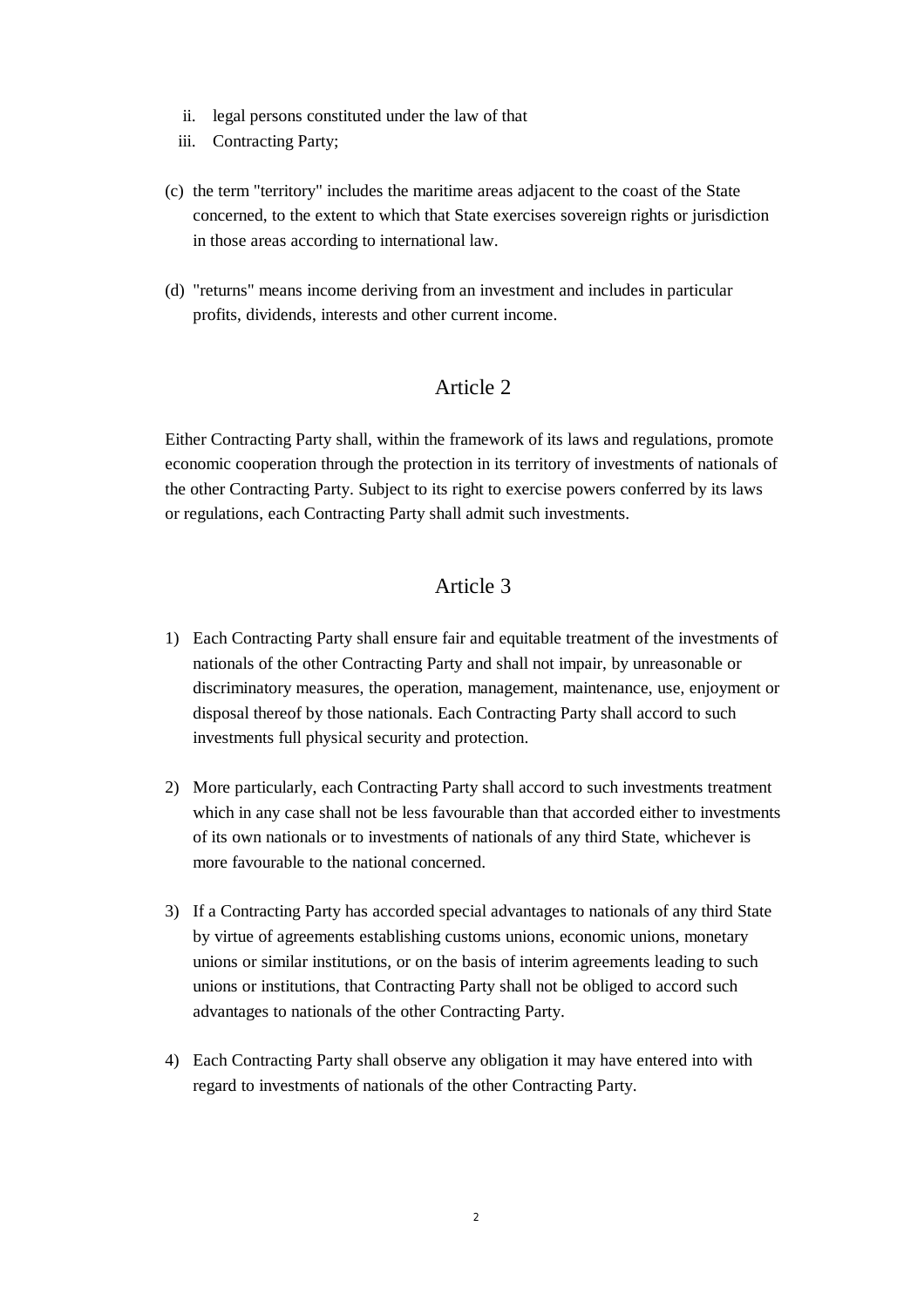5) If the provisions of law of either Contracting Party or obligations under international law existing at present or established hereafter between the Contracting Parties in addition to the present Agreement contain a regulation, whether general or specific, entitling investments by nationals of the other Contracting Party to a treatment more favourable than is provided for by the present Agreement, such regulation shall to the extent that it is more favourable prevail over the present Agreement.

#### Article 4

With respect to taxes, fees, charges and to fiscal deductions and exemptions, each Contracting Party shall accord to nationals of the other Contracting Party who are engaged in any economic activity in its territory, treatment not less favourable than that accorded to its own nationals or to those of any third State that are in the same circumstances, whichever is more favourable to the nationals concerned. For this purpose, however, there shall not be taken into account any special fiscal advantages accorded by that Party:

- (a) under an agreement for the avoidance of double taxation; or
- (b) by virtue of its participation in a customs union, economic union or similar institution; or
- (c) on the basis of reciprocity with a third State.

### Article 5

The Contracting Parties shall guarantee that payments relating to an investment may be transferred. The transfers shall be made in a freely convertible currency, without restriction or delay. Such transfers include in particular though not exclusively:

- (a) returns as defined in article  $(1)(d)$
- (b) funds necessary
	- i. for the acquisition of raw or auxiliary materials, semi-fabricated or finished products, or
	- ii. to replace capital assets in order to safeguard the continuity of an investment;
- (c) additional funds necessary for the development of an investment;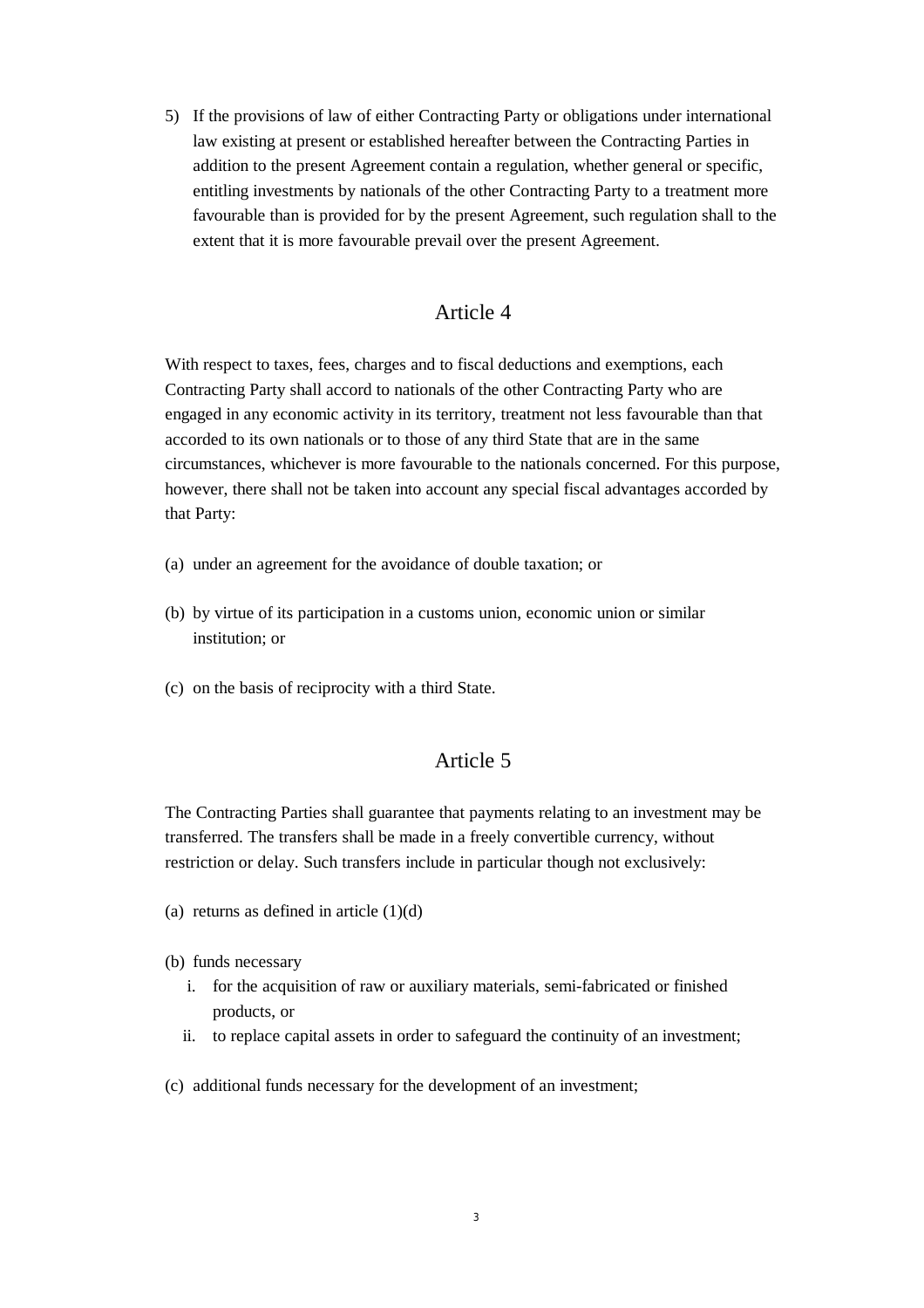- (d) funds in repayment of loans;
- (e) royalties or fees;
- (f) learnings of natural persons;
- $(g)$  the proceeds of sale or liquidation of the investment:
- (h) payments arising under article 7.

Neither Contracting Party shall take any measures depriving, directly or indirectly, nationals of the other Contracting Party of their investments unless the following conditions are complied with:

- (a) the measures are taken in the public interest and under due process of law;
- (b) the measures are not discriminatory or contrary to any undertaking which the Contracting Party which takes such measures may have given;
- (c) the measures are taken against just compensation. Such compensation shall represent the genuine value of the investments affected, shall include interest at a normal commercial rate until the date of payment and shall, in order to be effective for the claimants, be paid and made transferable, without delay, to the country designated by the claimants concerned and in the currency of the country of which the claimants are nationals or in any freely convertible currency accepted by the claimants.

### Article 7

Nationals of the one Contracting Party who suffer losses in respect of their investments in the territory of the other Contracting Party owing to war or other armed conflict, revolution, a state of national emergency, revolt, insurrection or riot shall be accorded by the latter Contracting Party treatment, as regards restitution, indemnification, compensation or other settlement, no less favourable than that which that Contracting Party accords to its own nationals or to nationals of any third State, whichever is more favourable to the nationals concerned.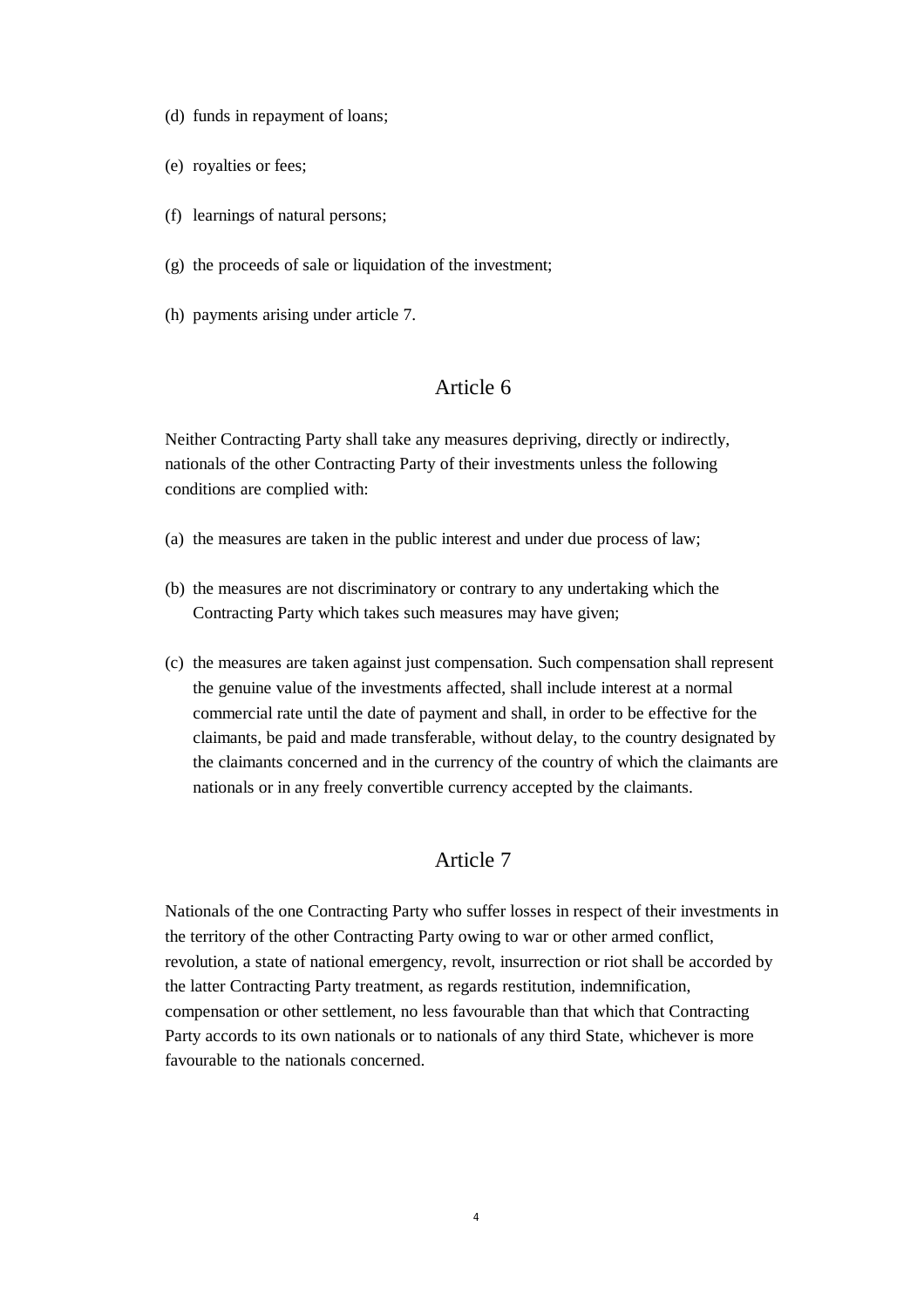If the investments of a national of the one Contracting Party are insured against noncommercial risks or otherwise give rise to payment of indemnification in respect of such investments under a system established by law, regulation or government contract any subrogation of the insurer or re-insurer or Agency designated by the one Contracting Party to the rights of the said national pursuant to the terms of such insurance or under any other indemnity given shall be recognized by the other Contracting Party.

### Article 9

- 1) Each Contracting Party hereby consents to submit any legal dispute arising between that Contracting Party and a national of the other Contracting Party concerning an investment of that national in the territory of the former Contracting Party, at the choice of the national concerned, to
	- − the International Centre for Settlement of Investment Disputes for settlement by conciliation or arbitration under the Convention on the Settlement of Investment Disputes between States and Nationals of other States opened for signature at Washington on 18 March 1965. A legal person which is a national of one Contracting Party and which before such a dispute arises is controlled by nationals of the other Contracting Party shall in accordance with Article 25 (2) (b) of the Convention for the purpose of the Convention be treated as a national of the other Contracting Party.
	- a sole arbitrator or ad hoc arbitration tribunal established under the Arbitration Rules of the United Nations Commission on international Trade Law
	- − the Regional Center for International Commercial Arbitration in Cairo
	- − the Court of Arbitration of the Paris International Chamber of Commerce.
- 2) The arbitration decisions shall be final and binding for the parties in conflict. Each party undertakes to execute the decisions in accordance with its national law.

#### Article 10

The provisions of this Agreement shall, from the date of entry into force thereof, also apply to investments which have been made before that date.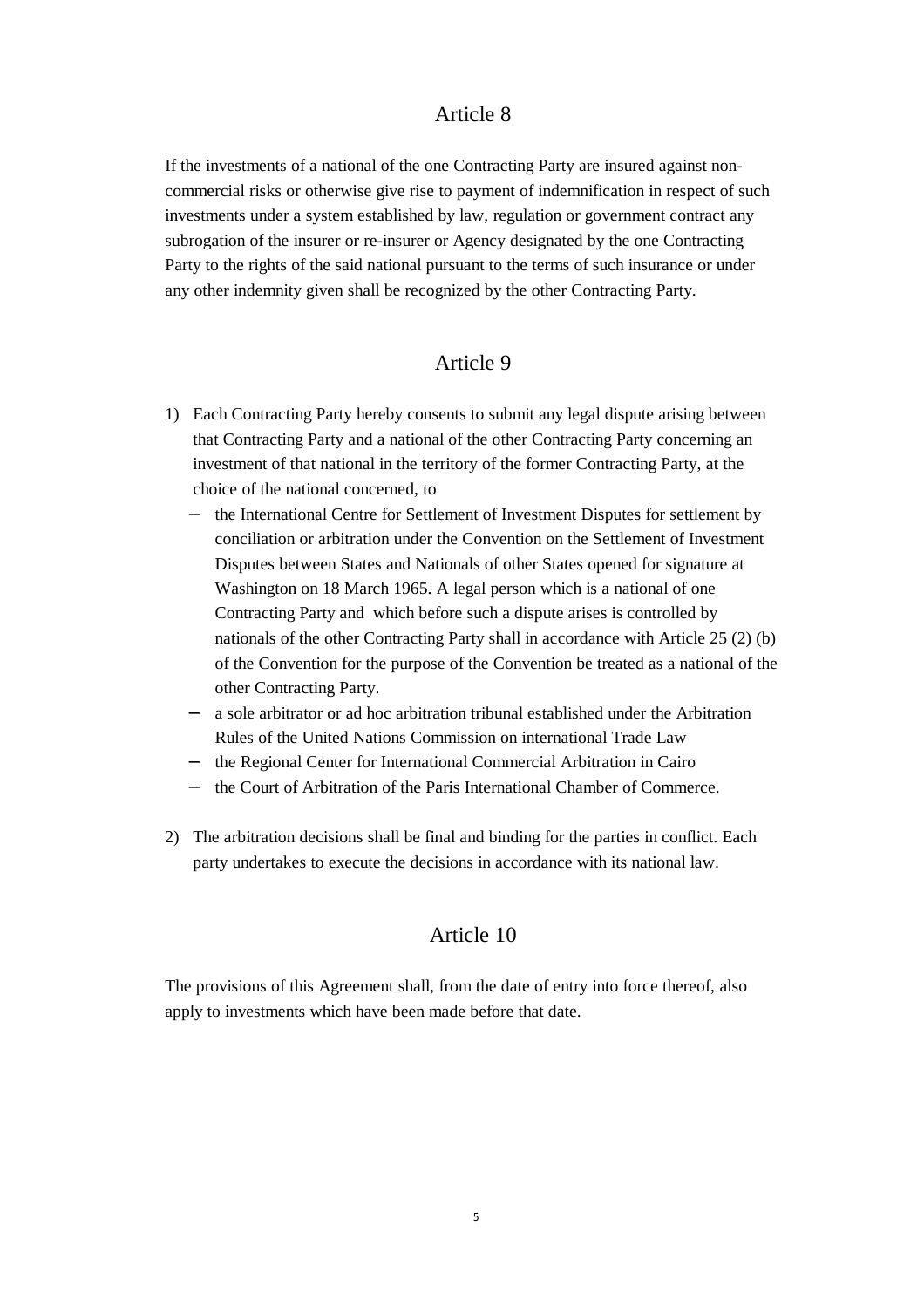Either Contracting Party may propose the other Party that consultations be held on any matter concerning the interpretation or application of the Agreement. The other Party shall accord sympathetic consideration to the proposal and shall afford adequate opportunity for such consultations.

#### Article 12

- 1) Any dispute between the Contracting Parties concerning the interpretation or application of the present Agreement, which cannot be settled within six months by means of diplomatic negotiations, shall, unless the Parties have otherwise agreed, be submitted, at the request of either Party, to an arbitral tribunal, composed of three members. Each Party shall appoint one arbitrator and the two arbitrators thus appointed shall together appoint a third arbitrator as their chairman who is not a national of either Party.
- 2) If one of the Parties fails to appoint its arbitrator and has not proceeded to do so within two months after an invitation from the other Party to make such appointment, the latter Party may invite the President of the International Court of Justice to make the necessary appointment.
- 3) If the two arbitrators are unable to reach agreement, in the two months following their appointment, on the choice of the third arbitrator, either Party may invite the President of the International Court of Justice, to make the necessary appointment.
- 4) If, in the cases provided for in the paragraphs (2) and (3) of this Article, the President of the International Court of Justice is prevented from discharging the said function or is a national of either Contracting Party, the Vice-President shall be invited to make the necessary appointments. If the Vice-President is prevented from discharging the said function or is a national of either Party the most senior member of the Court available who is not a national of either Party shall be invited to make the necessary appointments.
- 5) The tribunal shall decide on the basis of respect for the law, taking into account inter alia the present Agreement, other relevant Agreements between the Contracting Parties, the national law of the Contracting Parties in whose territory the investment was made, including the rules relative to conflict of law, and the principles of international law. Before the tribunal decides, it may at any stage of the proceedings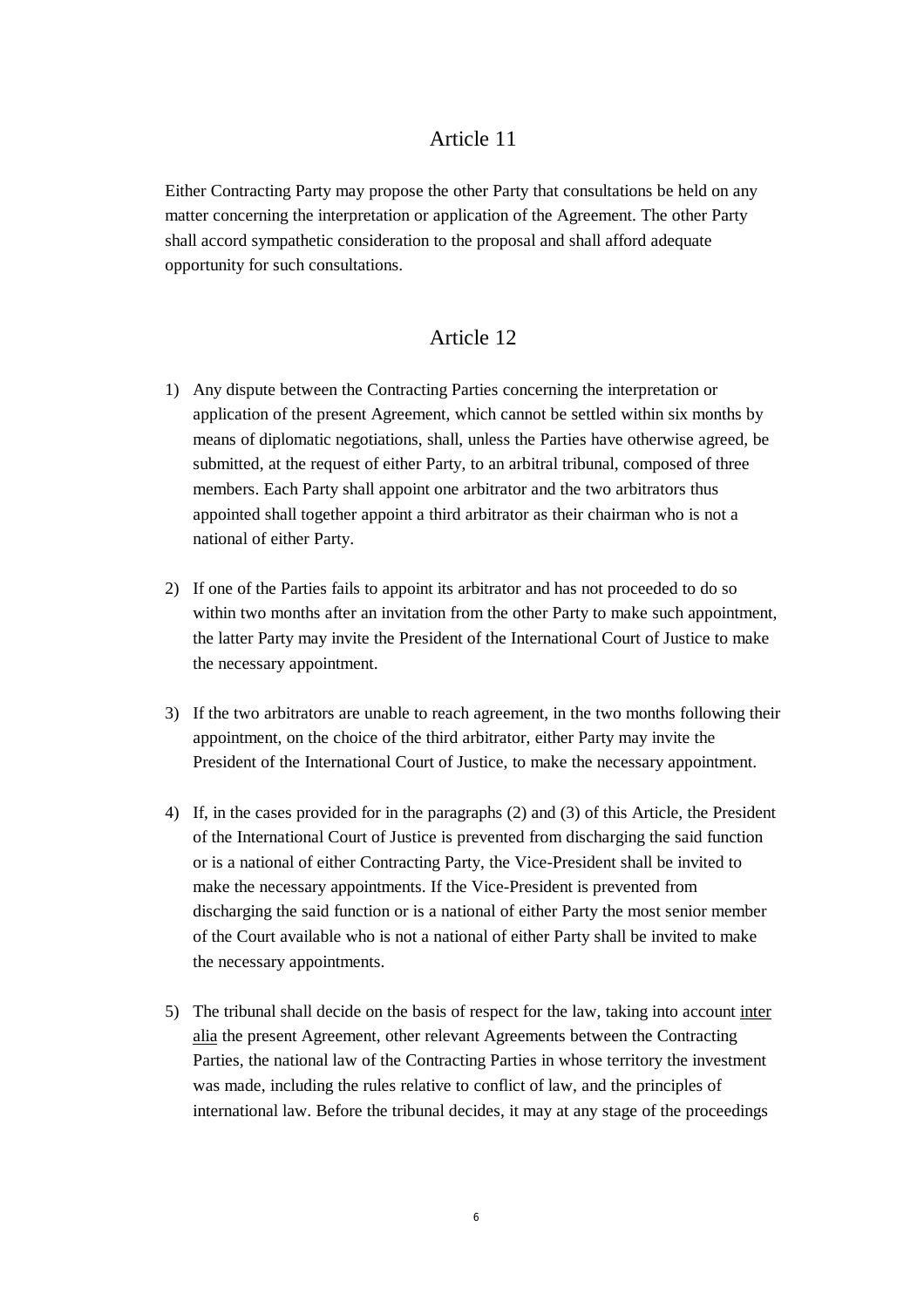propose to the Parties that the dispute be settled amicably. The foregoing provisions shall not prejudice settlement of the dispute ex aequo et bono if the Parties so agree.

- 6) Unless the Parties decide otherwise, the tribunal shall determine its own procedure.
- 7) The tribunal shall reach its decision by a majority of votes. Such decision shall be final and binding on the Parties.

### Article 13

As regards the Kingdom of the Netherlands, the present Agreement shall apply to the part of the Kingdom in Europe, the Netherlands Antilles and to Aruba, unless otherwise notified before entry into force of the present Agreement.

### Article 14

- 1) The present Agreement shall enter into force on the first day of the second month following the date on which the Contracting Parties have notified each other in writing that their constitutionally required procedures have been complied with, and shall remain in force for a period of fifteen years.
- 2) Unless notice of termination has been given by either Contracting Party at least twelve months before the date of the expiry of its validity, the present Agreement shall be extended tacitly for periods of fifteen years, whereby each Contracting Party reserves the right to terminate the Agreement upon notice of at least twelve months before the date of expiry of the current period of validity.
- 3) In respect of investments made before the date of the termination of the present Agreement the foregoing Articles shall continue to be effective for a further period of fifteen years from that date.
- 4) Subject to the period mentioned in paragraph (2) of this Article, the Kingdom of the Netherlands shall be entitled to terminate the application of the present Agreement separately in respect of any of the parts of the Kingdom.
- 5) Upon entry into force of the present Agreement, the Agreement between the Kingdom of the Netherlands and the Arab Republic of Egypt on the reciprocal encouragement and protection of investments, signed on 30 October 1976, shall be terminated and replaced by the present Agreement. The present Agreement will only